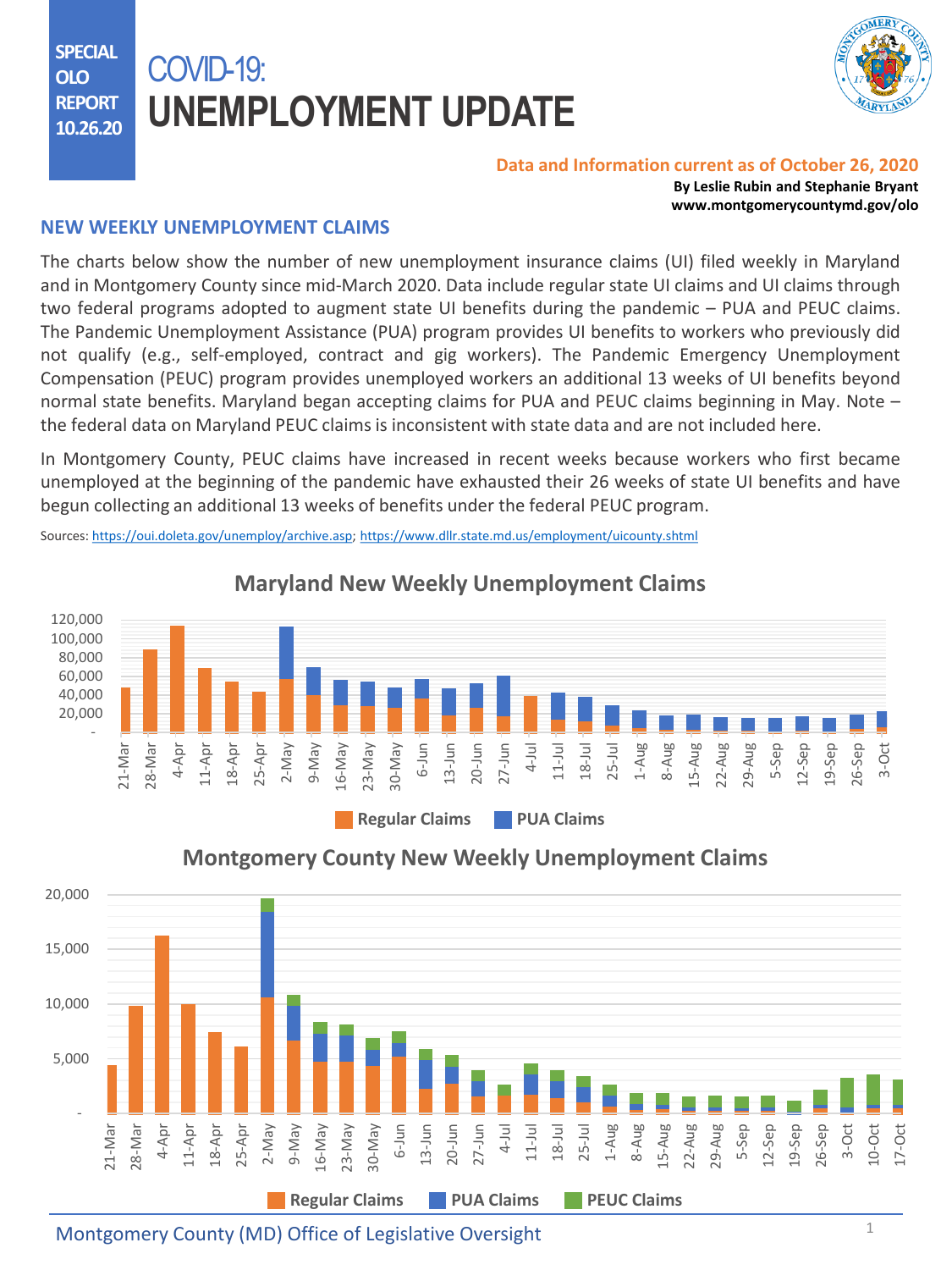#### **CONTINED REGULAR UNEMPLOYMENT CLAIMS IN MARYLAND**

"Continued unemployment claims" measure the number of people collecting regular unemployment benefits on a weekly basis. These data are released one week later than initial claims data and are available at the state level. Continued claims increased in mid-September to 169,032 before closing out the month with a decrease of 19,510 claims. As of September 26<sup>th</sup>, continued unemployment claims in Maryland totaled 149,522, a decrease of 9.7% (16,082 claims) compared to end of August.



| <b>Report Period</b><br>Ending | No. of Continued<br>Claims | Decrease From<br>Prior 4-week<br>Period |
|--------------------------------|----------------------------|-----------------------------------------|
| May 30                         | 246,535                    |                                         |
| July 4th                       | 233,850                    | $-12,685$<br>$(-5.2%)$                  |
| August 1                       | 194,391                    | $-39,459$<br>$(-16.9%)$                 |
| August 29                      | 165,604                    | $-28,787$<br>$(-14.8%)$                 |
| September 26                   | 149,522                    | $-16,082$<br>$(-9.7%)$                  |

**Maryland Continued Unemployment Claims (May - Sept. 2020)** 

#### **FEDERAL UNEMPLOYMENT BENEFITS…**

As of late October 2020, another federal stimulus program with enhanced unemployment benefits has not materialized. Based on a presidential memorandum signed by President Trump on August 8, 2020, Maryland was able to provide an additional \$300 in weekly unemployment benefits to workers who qualified to collect at least \$100 in weekly state unemployment benefits. The program was only available for six weeks – from the week ending August 1, 2020 through the week ending September 5, 2020. Funds were paid for through the Federal Emergency Management Agency's Disaster Relief Fund.

Many news sources indicate it is unlikely that an agreement for a new stimulus program will be reached before the November 3, 2020 election in eight days.

Sources: <https://www.dllr.state.md.us/employment/claimfaq.shtml#uicovidfaqs> (under Federal Lost Wages Assistance); [https://www.cnet.com/personal-finance/we-are-waiting-for-the-final-yes-stimulus-negotiators-still-optimistic-a-week-before](https://www.cnet.com/personal-finance/we-are-waiting-for-the-final-yes-stimulus-negotiators-still-optimistic-a-week-before-election/)election/;<https://www.nytimes.com/2020/10/23/us/politics/congress-trump-stimulus-deal.html>